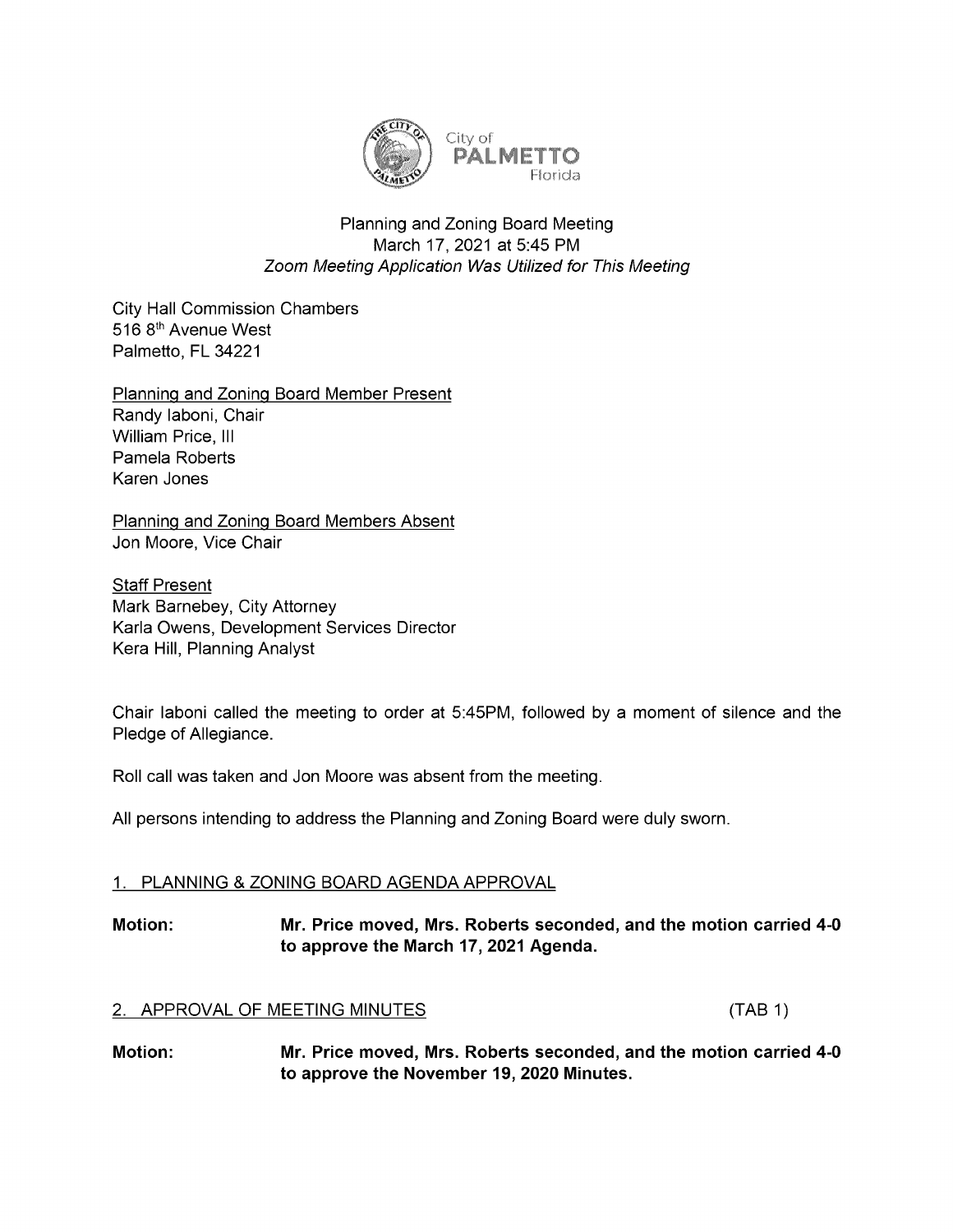#### 3. PUBLIC COMMENT

#### There was no public comment.

## 4. CONDITIONAL USE PERMIT CU 2021-01(K.OWENS) (TAB 2) To consider a Conditional Use Permit Application (CU 2021-01) by the applicant, CIEM REFU, LLC, to locate a telecommunication tower at 1550 US 301 North, Palmetto, FL 34221.

Mrs. Owens explained to the Board that the applicant requested a conditional use for the erection of a tower last year and was denied by the City Commission. The order of denial was included in the agenda packet and Mrs. Owens explained that the applicant has since provided the documentation that the City Commission previously requested. Mrs. Owens explained that erection of a tower requires approval of a conditional use permit specifically for the Board to determine if the proposed location is appropriate, considering the zoning and the surrounding uses. Mrs. Owens explained the American Tower provided extensive documentation showing the gap in telecommunication coverage in the specific area and technical information that was previously requested by the City Commission. Discussion ensued regarding the fall radius and other technical components of the proposed tower. Mrs. Owens explained that the tower company will specifically design the proposed tower for the site in question and will have to follow extensive state and federal regulations, in addition to approval of a building permit applicant and inspections.

Rod Connelly, applicant, appeared virtually via Zoom. Mr. Connelly explained the need for the tower, specifically in this area.

Public comment was opened and closed. There was no public comment for this item.

Motion: Mr. Price moved, Mrs. Roberts seconded, and the motion carried 4-0 to recommend approval of Conditional Use Permit (CU 2021-01) to the City Commission subject to the conditions set forth in the Order. Section (3) (J) language shall be reviewed and clarified.

## 5. OLD BUSINESS

There was no old business discussed.

## 6. NEW BUSINESS

Mrs. Owens explained that CRA Director, Jeff Burton requested the Planning and Zoning Board's consideration of a letter of recommendation to apply for grant opportunities for Connor Park. The letter and discussion is forthcoming and will be on the April Planning and Zoning Board agenda.

Mr. Price inquired with staff regarding open storage of residential and commercial uses. Mrs. Owens mentioned that the City has an open storage ordinance regulation.